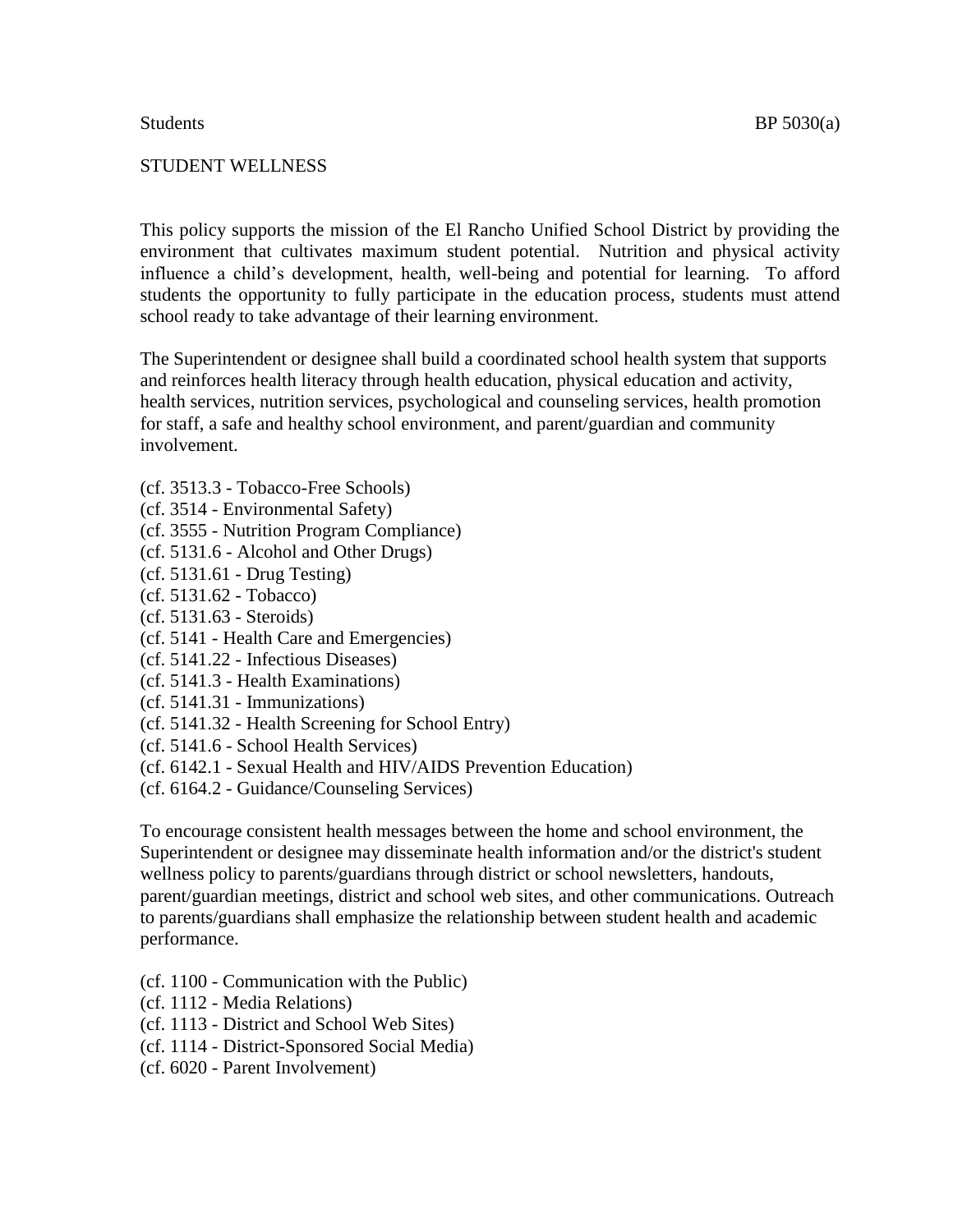School Health Council/Committee

The Superintendent or designee shall permit parents/guardians, students, food service employees, physical education teachers, school health professionals, Board members, school administrators, and members of the public to participate in the development, implementation, and periodic review and update of the district's student wellness policy. (42 USC 1758b)

Nutrition and Physical Activity Goals

The Board shall adopt specific goals for nutrition promotion and education, physical activity, and other school-based activities that promote student wellness. In developing such goals, the Board shall review and consider evidence-based strategies and techniques. (42 USC 1758b)

(cf. 0000 - Vision) (cf. 0200 - Goals for the School District)

The district's nutrition education and physical education programs shall be based on research, consistent with the expectations established in the state's curriculum frameworks and content standards, and designed to build the skills and knowledge that all students need to maintain a healthy lifestyle.

(cf. 6011 - Academic Standards) (cf. 6143 - Courses of Study)

The nutrition education program shall include, but is not limited to, information about the benefits of healthy eating for learning, disease prevention, weight management, and oral health**.** Nutrition education shall be provided as part of the health education program and, as appropriate, shall be integrated into other academic subjects in the regular educational program. Nutrition education also may be offered through before-and after-school programs.

(cf. 5148.2 - Before/After School Programs) (cf. 6142.8 - Comprehensive Health Education)

The Board prohibits the marketing and advertising of non-nutritious foods and beverages through signage, vending machine fronts, logos, scoreboards, school supplies, advertisements in school publications, coupon or incentive programs, free give-aways, or other means.

(cf. 1325 - Advertising and Promotion)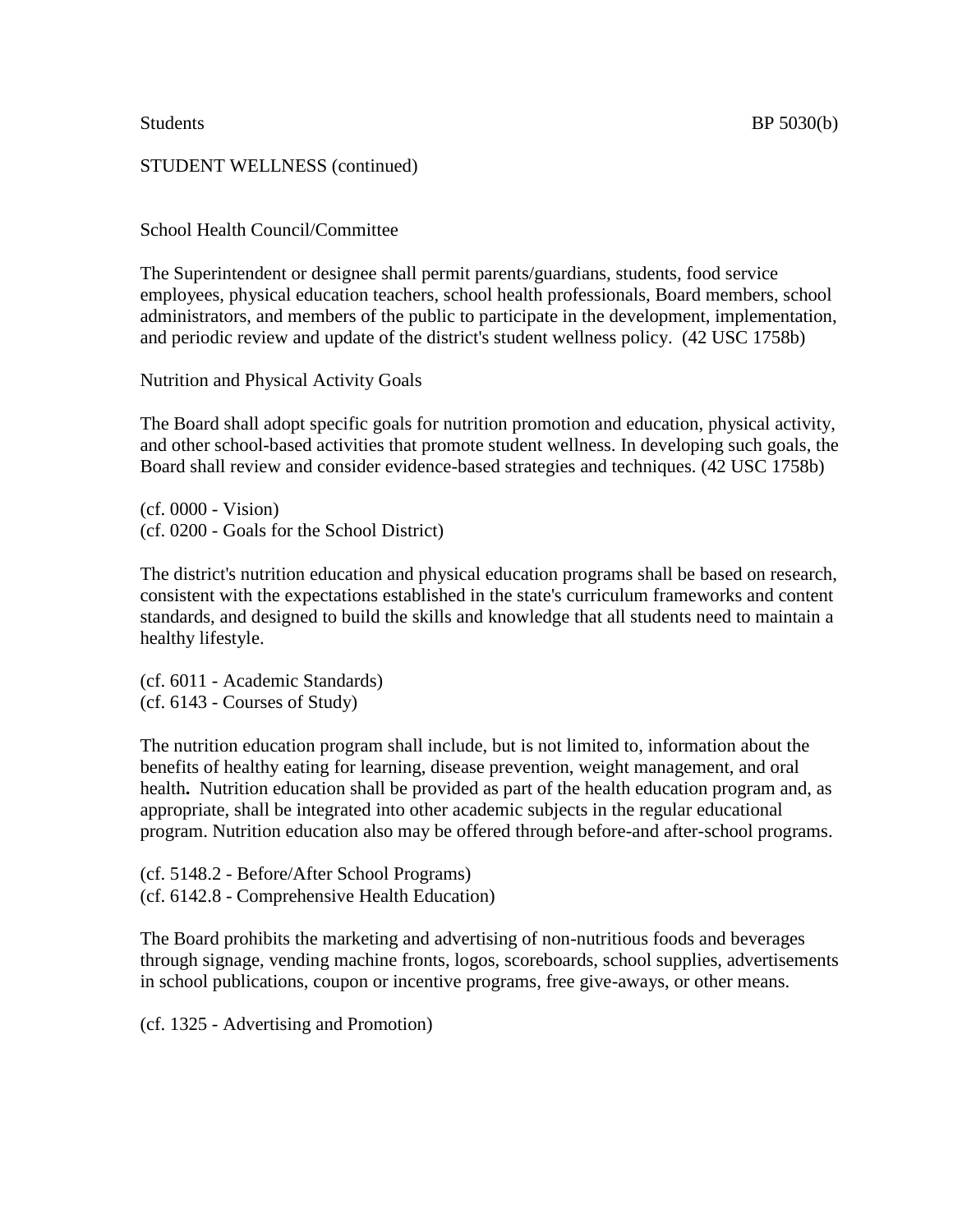All students shall be provided opportunities to be physically active on a regular basis. Opportunities for moderate to vigorous physical activity shall be provided through physical education and recess and may also be provided through school athletic programs, extracurricular programs, before-and after-school programs, programs encouraging students to walk or bicycle to and from school, in-class physical activity breaks, and other structured and unstructured activities.

(cf. 5142.2 - Safe Routes to School Program) (cf. 6142.7 - Physical Education and Activity) (cf. 6145 - Extracurricular and Cocurricular Activities) (cf. 6145.2 - Athletic Competition)

The Board may enter into a joint use agreement or memorandum to make district facilities or grounds available for recreational or sports activities outside the school day and/or to use community facilities to expand students' access to opportunity for physical activity.

(cf. 1330.1 - Joint Use Agreements)

In order to ensure that students have access to comprehensive health services, the district may provide access to health services at or near district schools and/or may provide referrals to community resources.

The Board recognizes that a safe, positive school environment is also conducive to students' physical and mental health and thus prohibits bullying and harassment of all students, including bullying on the basis of weight or health condition.

(cf. 5131.2 Bullying) (cf. 5145.3 Nondiscrimination/Harassment)

The Superintendent or designee shall encourage staff to serve as positive role models for healthy eating and physical fitness. He/she shall promote work-site wellness and may provide opportunities for regular physical activity among employees. Professional development may include instructional strategies that assess health knowledge and skills and promote healthy behaviors.

(cf. 4131 - Staff Development) (cf. 4231 - Staff Development) (cf. 4331 - Staff Development)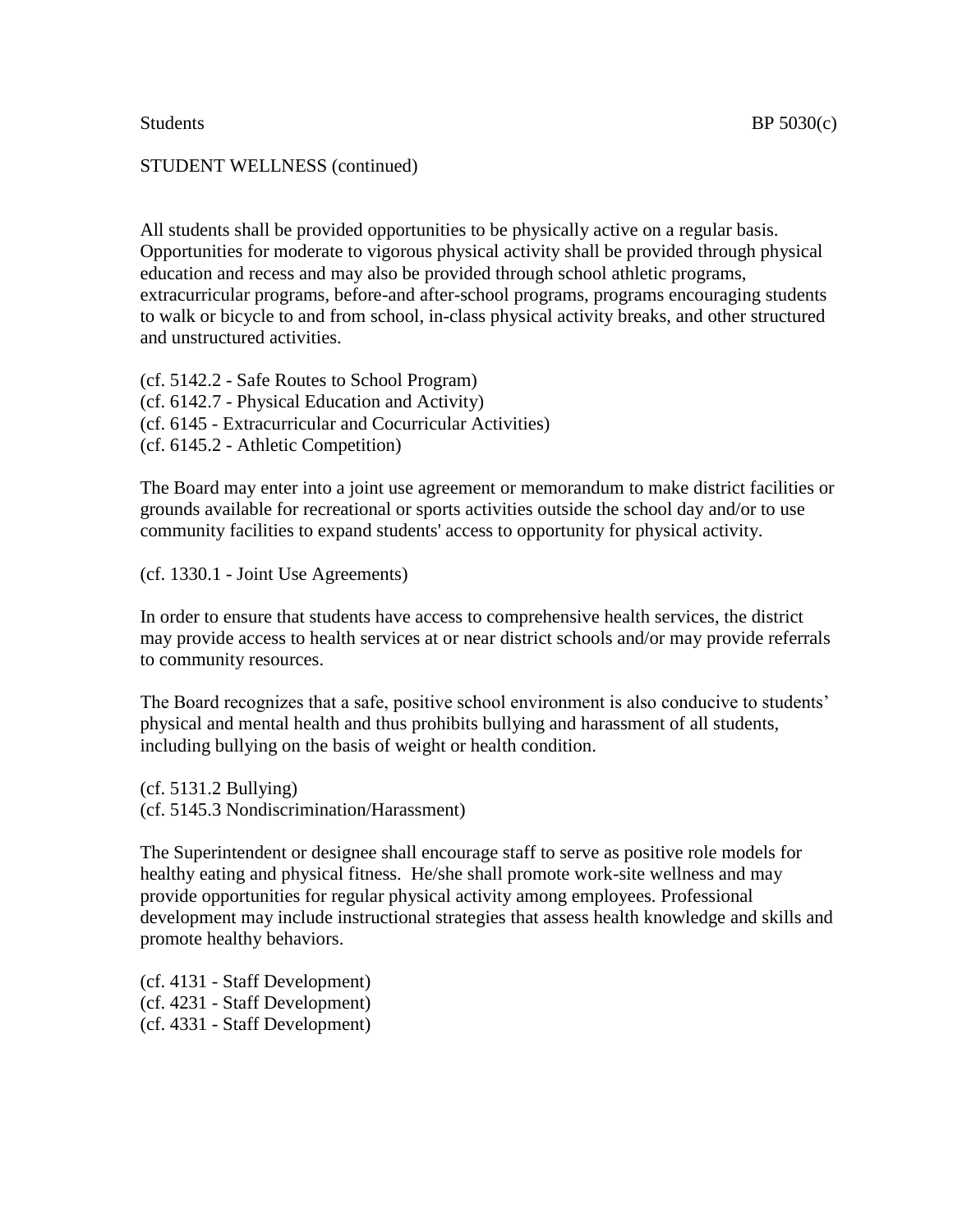Nutritional Guidelines for Foods Available at School

For all foods and beverages available on each campus during the school day, the district shall adopt nutritional guidelines which are consistent with 42 USC 1758, 1766, 1773 and 1779 and federal regulations and which support the objectives of promoting student health and reducing childhood obesity. (42 USC 1758b)

The Board believes that foods and beverages available to students at district schools should support the health curriculum and promote optimal health, taking into consideration the needs of students with special dietary needs. Nutritional standards adopted by the district for all foods and beverages sold to students, including foods and beverages provided through the district's food service program, student stores, vending machines, or other venues, shall meet or exceed state and federal nutritional standards.

- (cf. 3312 Contracts)
- (cf. 3550 Food Service/Child Nutrition Program)
- (cf. 3554 Other Food Sales)
- (cf. 5141.27 Food Allergies/Special Dietary Needs)
- (cf. 5148 Child Care and Development)
- (cf. 5148.3 Preschool/Early Childhood Education)

In order to maximize the district's ability to provide nutritious meals and snacks, all district schools shall participate in available federal school nutrition programs, including the National School Lunch and School Breakfast Programs and after-school snack programs, to the extent possible. When approved by the California Department of Education, the district may sponsor a summer meal program.

- (cf. 3550 Food Service/Child Nutrition Program)
- (cf. 3552 Summer Meal Program)
- (cf. 3553 Free and Reduced Price Meals)
- (cf. 5141.27 Food Allergies/Special Dietary Needs)
- (cf. 5148 Child Care and Development)
- (cf. 5148.3 Preschool/Early Childhood Education)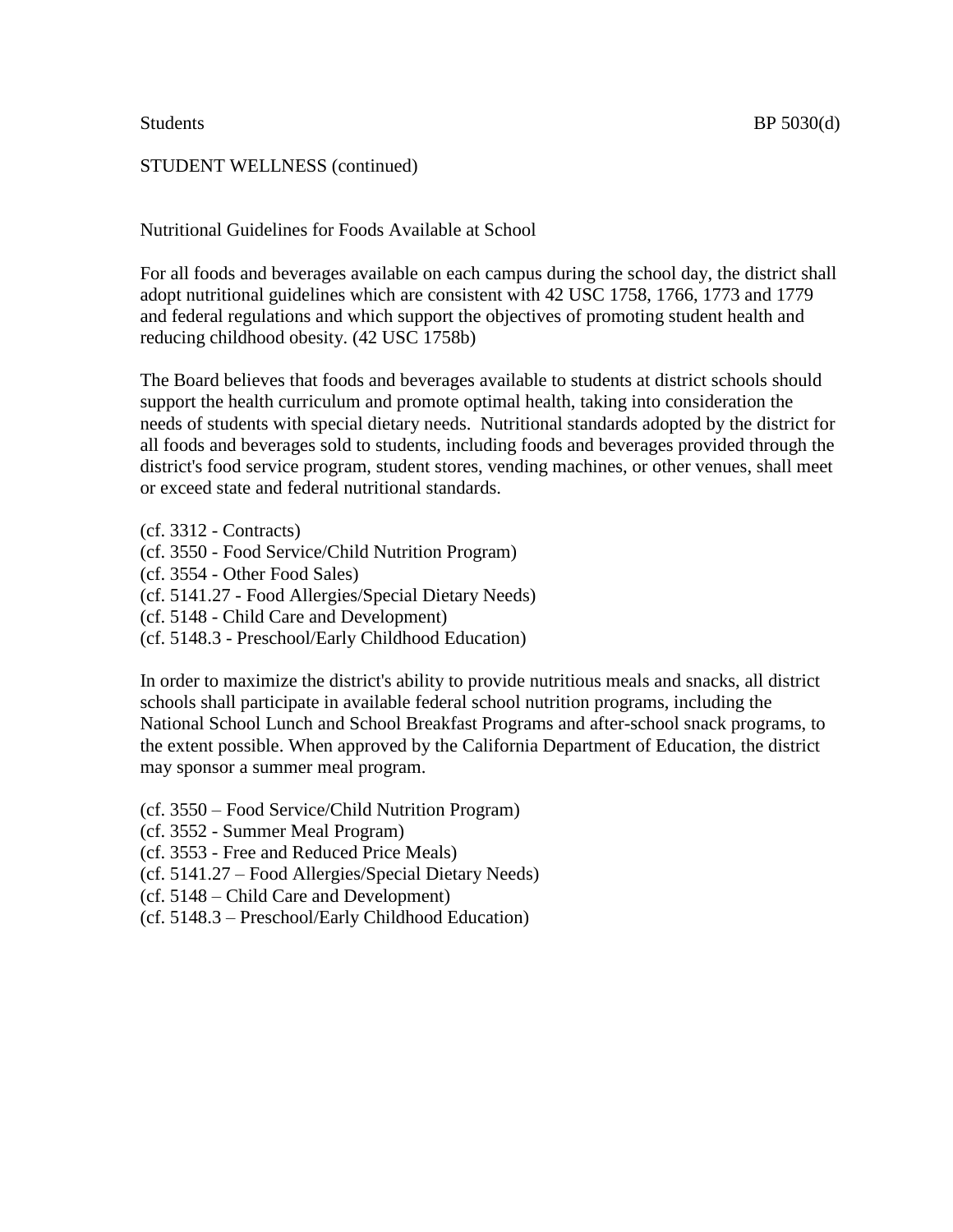The Superintendent or designee shall provide access to free, potable water in the food service area during meal times in accordance with Education Code 38086 and 42 USC 1758, and shall encourage students' consumption of water by educating them about the health benefits of water.

The Board believes that all foods and beverages sold to students at district schools, including those available outside the district's reimbursable food services program, should support the health curriculum and promote optimal health. Nutrition standards adopted by the district for food and beverages provided through student stores, vending machines, or other venues shall meet or exceed state and federal nutrition standards.

 $(cf. 3312 - Contracts)$ (cf. 3554 – Other Food Sales)

The Superintendent or designee shall encourage school organizations to use healthy food items or non-food items for fundraising purposes. He/she also shall encourage school staff to avoid the use of non-nutritious foods as a reward for students' academic performance, accomplishments, or classroom behavior.

(cf. 1230 - School-Connected Organizations)

School staff shall encourage parents/guardians or other volunteers to support the district's nutrition education program by considering nutritional quality when selecting any snacks which they may donate for occasional class parties. Class parties or celebrations shall be held after the lunch period when possible.

Program Implementation and Evaluation

The Superintendent designate**s** the individual(s) identified below as the individual(s) responsible for ensuring that each school site complies with this the district's wellness policy. (42 USC 1758b)

Director of Food Services 562-801-7440

Director of Student Services 562-801-7380

(cf. 0500 - Accountability) (cf. 3555 - Nutrition Program Compliance)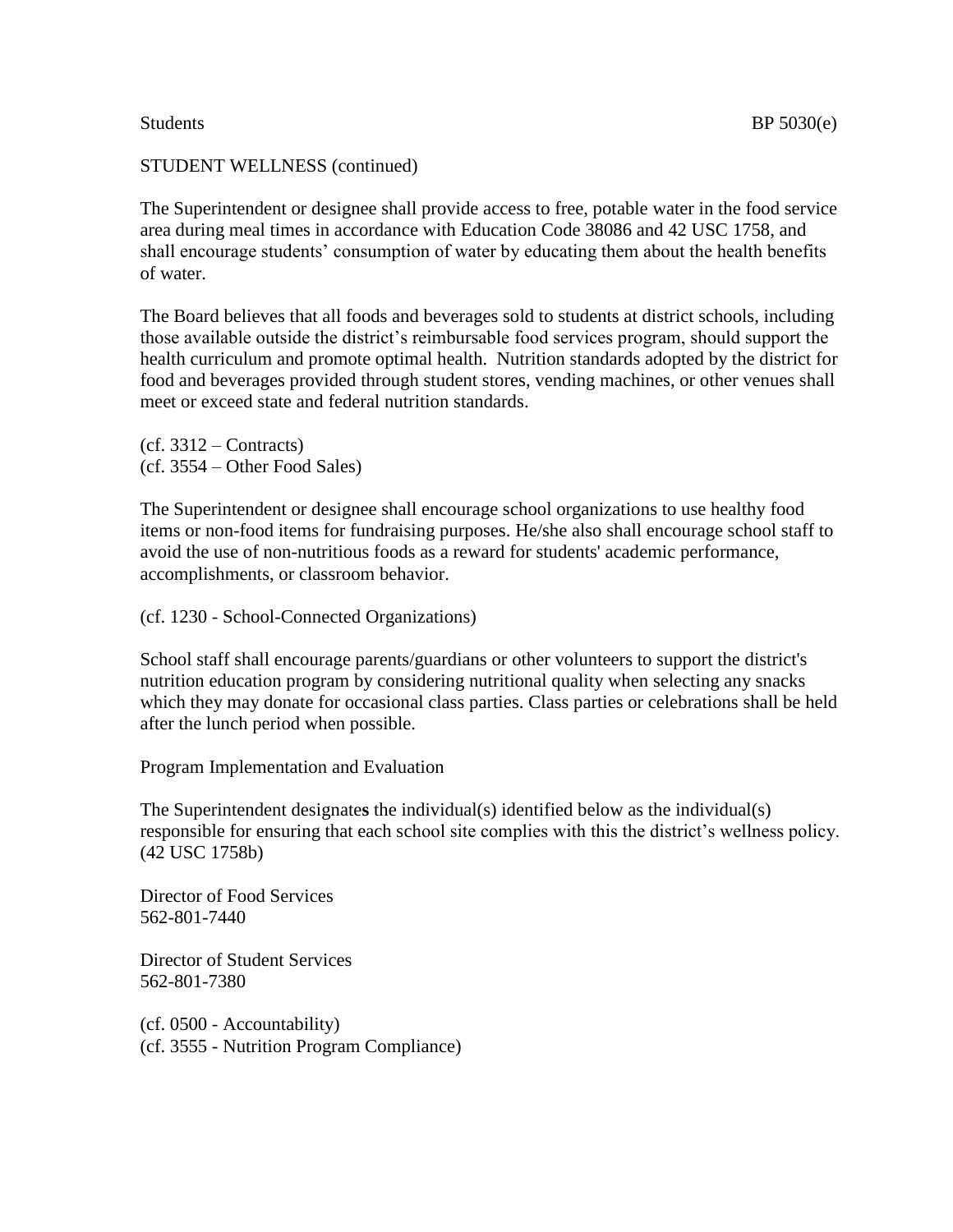The Superintendent or designee shall assess the implementation and effectiveness of this policy at least once every three years. (42 USC 1758b; 7 CFR 210.30)

The Superintendent or designee shall inform and update the public, including parents/guardians, students, and others in the community, about the contents and implementation of this policy. He/she shall periodically measure and make available to the public an assessment of the extent to

which district schools are in compliance with this policy, the extent to which this policy compares to model wellness policies available from the U.S. Department of Agriculture, and a description of the progress made in attaining the goals of the wellness policy. (42 USC 1758b)

To determine whether the policy is being effectively implemented districtwide and at each district school, the following indicators shall be used:

- 1. Descriptions of the district's nutrition education, physical education, and health education curricula by grade level
- 2. Number of minutes of physical education instruction offered at each grade span
- 3. Number and type of exemptions granted from physical education
- 4. Results of the state's physical fitness test
- 5. An analysis of the nutritional content of meals served based on a sample of menus
- 6. Student participation rates in school meal programs, compared to percentage of students eligible for free and reduced-price meals
- 7. Number of sales of non-nutritious foods and beverages in fundraisers or other venues outside of the district's meal programs
- 8. Feedback from food service personnel, school administrators, the school health council, parents/guardians, students, teachers, before-and after-school program staff, and/or other appropriate persons
- 9. Any other indicators recommended by the Superintendent and approved by the Board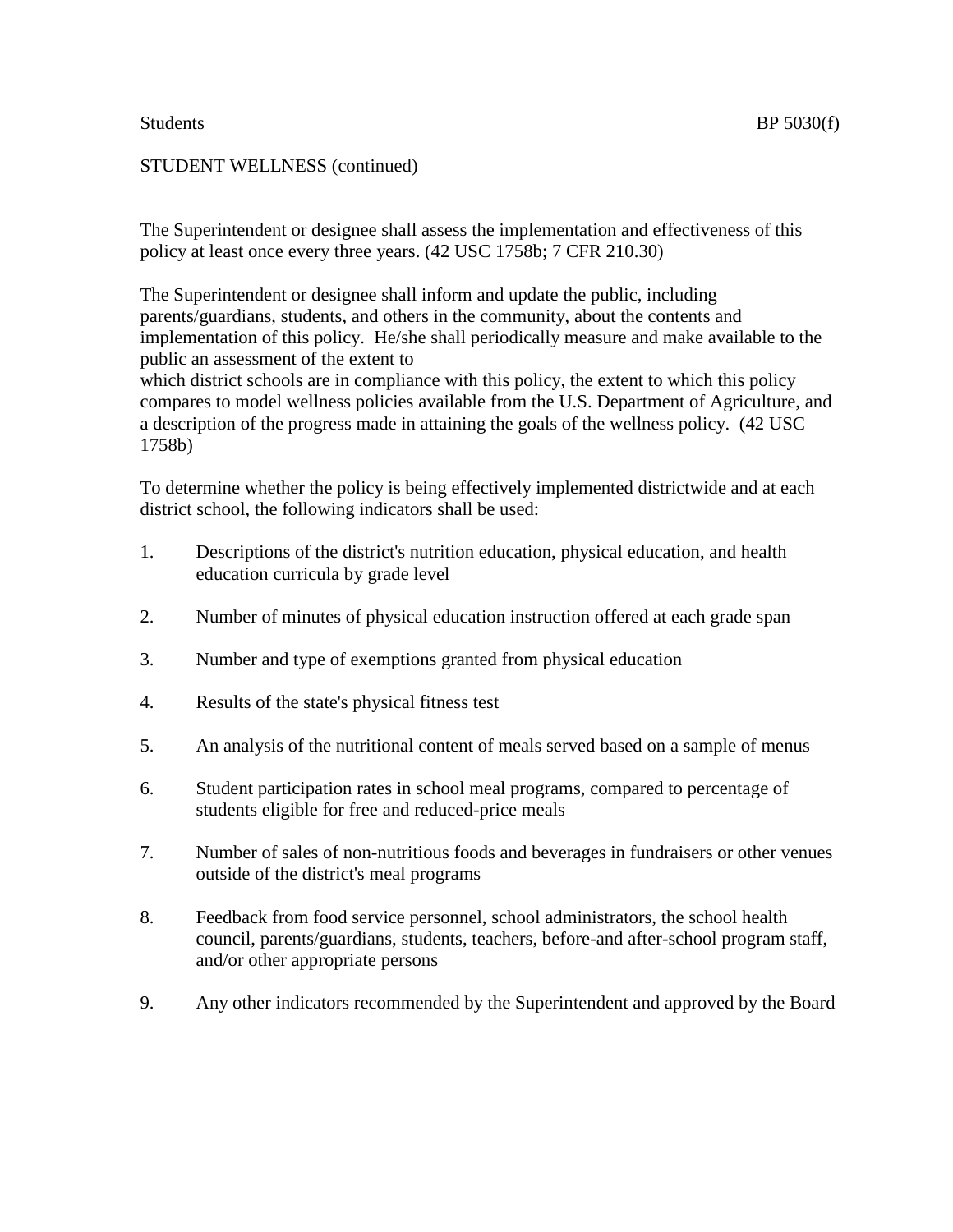In addition, the Superintendent or designee shall prepare and maintain the proper documentation and records needed for the administrative review of the district's wellness policy conducted by the California Department of Education (CDE) every three years.

### Posting Requirements

The Superintendent or designee shall inform the public about the content and implementation of the district's wellness policy and shall make the policy, and any updates to the policy, available the public on an annual basis. He/she shall also inform the public of the district's progress towards meeting the goals of the wellness policy, including the availability of the triennial district assessment. (E.C. 49432; 42 USC 1758b; 7CFR 210.30)

Each school shall post the district's policies and regulations on nutrition and physical activity in public view within all school cafeterias or in other central eating areas. (Education Code 49432)

Each school shall also post a summary of nutrition and physical activity laws and regulations prepared by the California Department of Education.

Legal Reference:

# EDUCATION CODE

| 33350-33354 CDE responsibilities re: physical education          |
|------------------------------------------------------------------|
| 38086 Free Fresh Drinking Water                                  |
| 49430-49436 Pupil Nutrition, Health, and Achievement Act of 2001 |
| 49490-49494 School breakfast and lunch programs                  |
| 49500-49505 School meals                                         |
| 49510-49520 Nutrition                                            |
| 49530-49536 Child Nutrition Act                                  |
| 49540-49546 Child care food program                              |
| 49547-49548.3 Comprehensive nutrition services                   |
| 49550-49561 Meals for needy students                             |
| 49565-49565.8 California Fresh Start pilot program               |
| 49570 National School Lunch Act                                  |
| 51210 Course of study, grades 1-6                                |
| 51210.1-51210.2 Physical Education, grades 1-6                   |
| 51210.4 Nutrition Education                                      |
| 51220 Course of study, grades 7-12                               |
| 51222 Physical education                                         |
| 51223 Physical education, elementary schools                     |
| 51795-51796.5 School instructional gardens                       |
| 51880-51921 Comprehensive health education                       |
| CODE OF REGULATIONS, TITLE 5                                     |
| 15500-15501 Food sales by student organizations                  |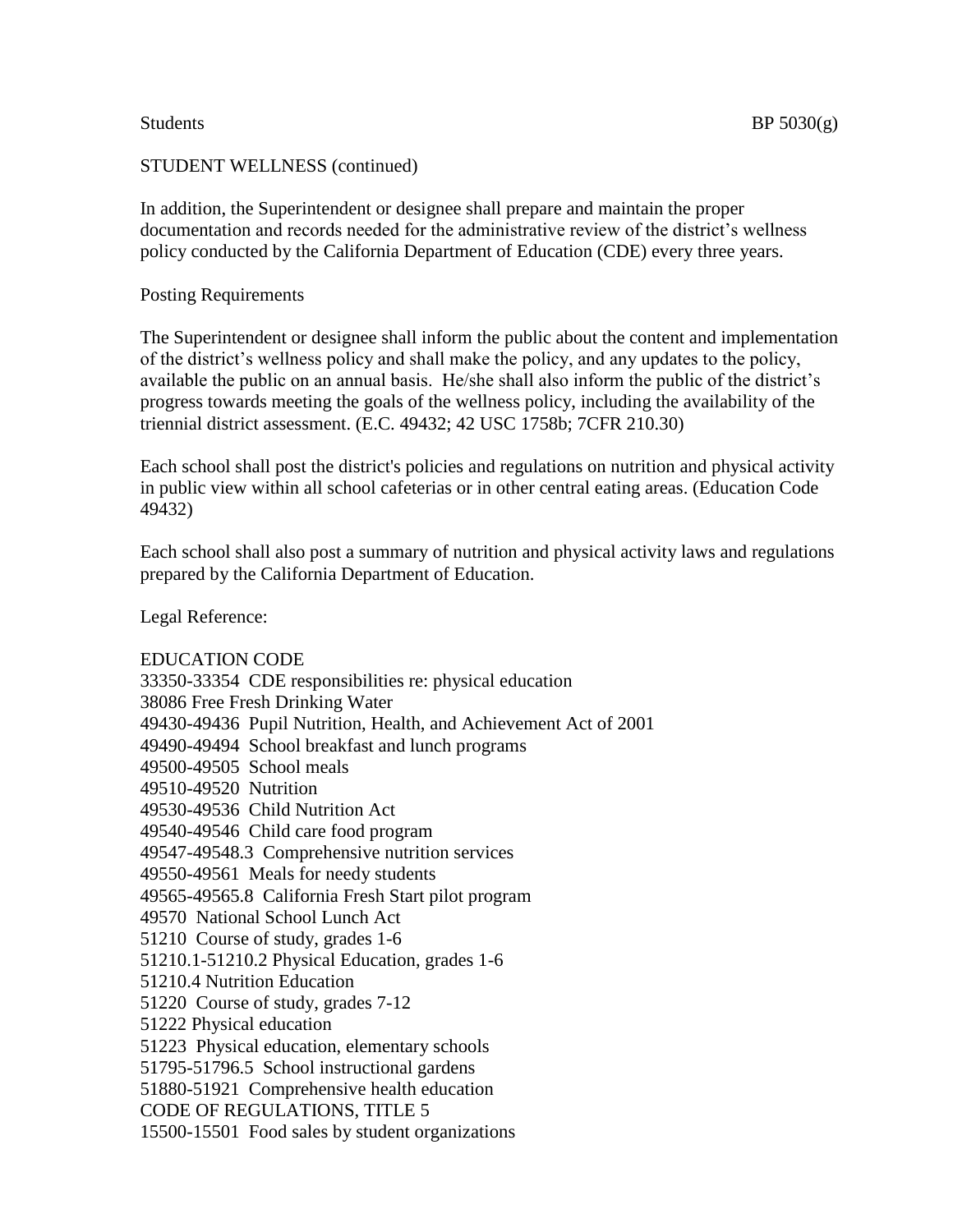15510 Mandatory meals for needy students 15530-15535 Nutrition education 15550-15565 School lunch and breakfast programs UNITED STATES CODE, TITLE 42 1751-1769 National School Lunch Program, especially: 1758b Local wellness policy 1771-1794-3 Child Nutrition Act, especially: 1773 School Breakfast Program 1779 Rules and regulations, Child Nutrition Act CODE OF FEDERAL REGULATIONS, TITLE 7 210.1-210.31 National School Lunch Program; especially: 210.30 Wellness Policy 220.1-220.21 2 National School Breakfast Program COURT DECISIONS Frazer v. Dixon Unified School District, (1993) 18 Cal.App.4th 781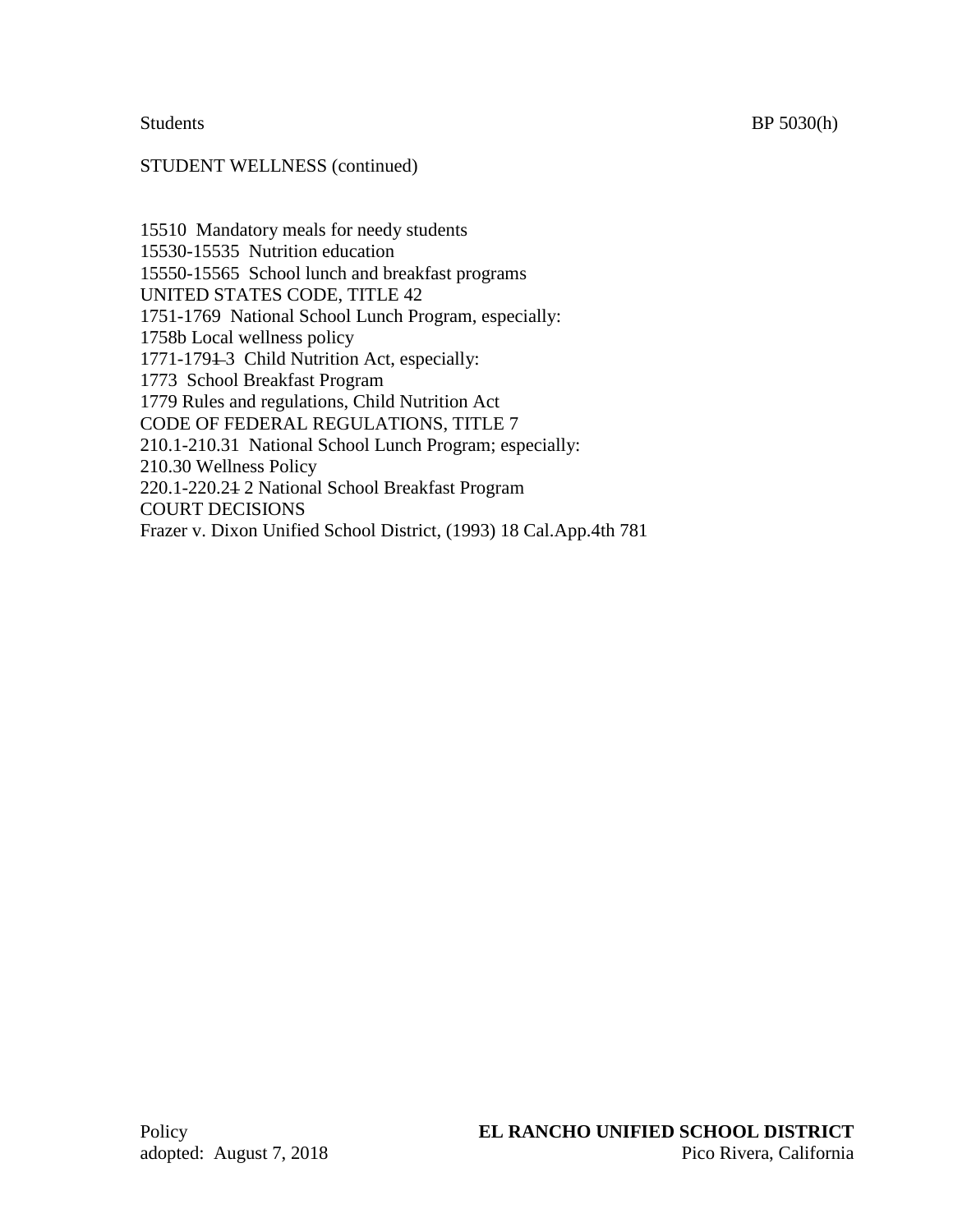## STUDENT WELLNESS

### Preamble

Whereas, children need access to healthful foods and opportunities to be physically active in order to grow, learn, and thrive;

Whereas, good health fosters student attendance and education;

Whereas, obesity rates have doubled in children and tripled in adolescents over the last two decades, and physical inactivity and excessive calorie intake are the predominant causes of obesity;

Whereas, heart disease, cancer, stroke, and diabetes are responsible for two-thirds of deaths in the United States, and major risk factors for those diseases, including unhealthy eating habits, physical inactivity, and obesity, often are established in childhood;

Whereas, we will use the nutrition guide published by the USDA Center for Nutrition Policy and Promotion, "My Plate", to help our students make healthier food choices;

Whereas, nationally, the items most commonly sold from school vending machines, school stores, and snack bars include low-nutrition foods and beverages, such as soda, sports drinks, imitation fruit juices, chips, candy, cookies, and snack cakes;

Whereas, school districts around the country are facing significant fiscal and scheduling constraints; and

Whereas, community participation is essential to the development and implementation of successful school wellness policies;

Thus, the El Rancho Unified School District is committed to providing school environments that promote and protect children's health, well-being, and ability to learn by supporting healthy eating and physical activity. Therefore, it is the policy of the El Rancho Unified School District that:

 The school district will engage students, parents, teachers, food service professionals, health professionals, and other interested community members in developing, implementing, monitoring, and reviewing district-wide nutrition and physical activity policies.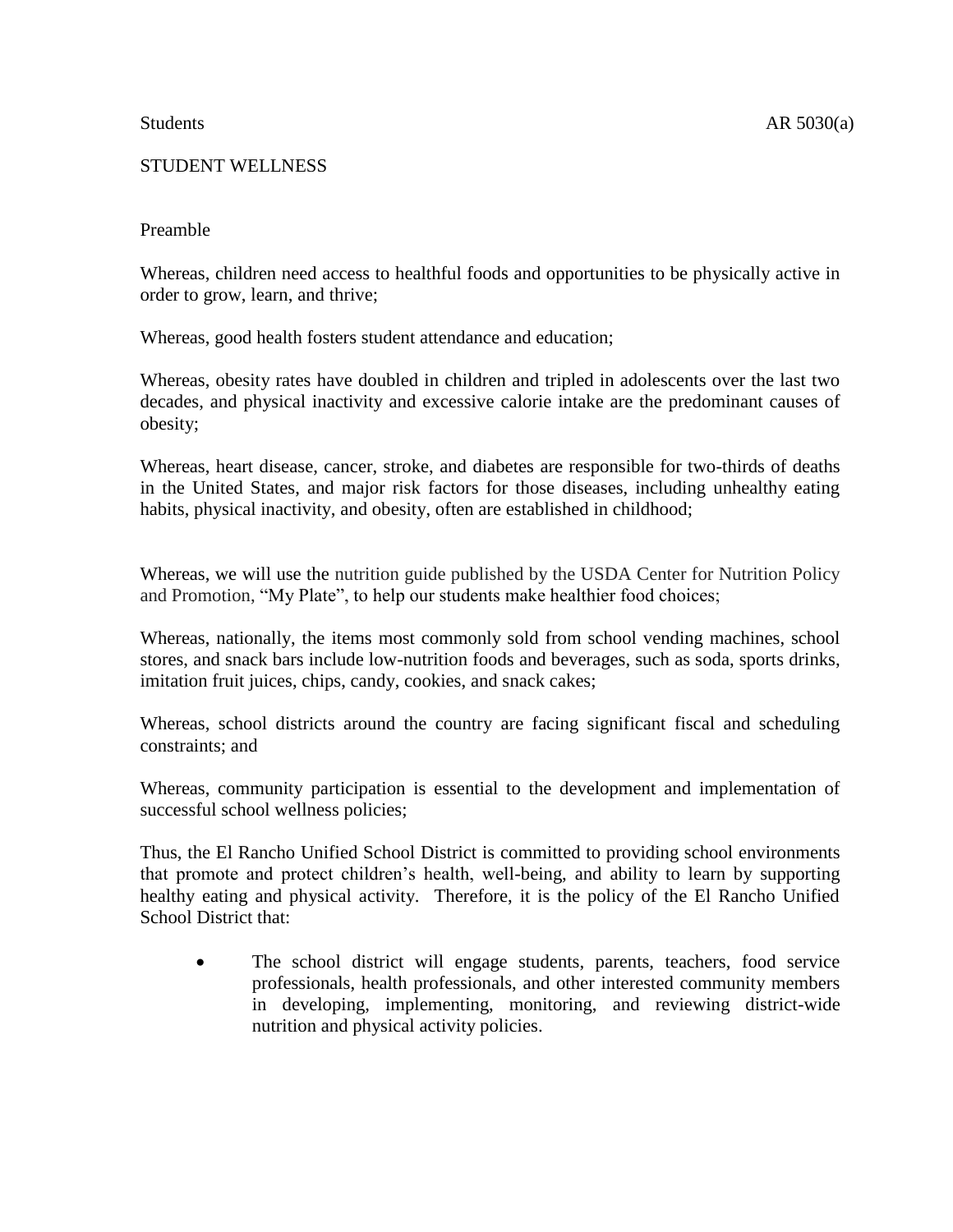- All students in grades K-12 will have opportunities, support, and encouragement to be physically active on a regular basis.
- Foods and beverages sold or served at school will meet the nutrition recommendations of the *U.S. Dietary Guidelines for Americans*.
- Qualified child nutrition professionals will provide students with access to a variety of affordable, nutritious, and appealing foods that meet the health and nutrition needs of students; will accommodate the religious, ethnic, and cultural diversity of the student body in meal planning; and will provide clean, safe, and pleasant settings and adequate time for students to eat.
- To the maximum extent practicable, all schools in our district will participate in available federal school meal programs (including the School Breakfast Program, National School Lunch Program [including after-school snacks], Fruit and Vegetable Snack Program.
- Schools will provide nutrition education and physical education to foster lifelong habits of healthy eating and physical activity, and will establish linkages between health education and school meal programs, and with related community services.

## TO ACHIEVE THESE POLICY GOALS:

## I. SCHOOL HEALTH COUNCILS

The school district and/or individual schools within the district will create, strengthen, or work within existing school health councils to develop, implement, monitor, review, and, as necessary, revise school nutrition and physical activity policies. The councils also will serve as resources to school sites for implementing those policies. (A school health council can consist of a group of individuals representing the school and community, and should include parents, students, and representatives of the school food authority, members of the school board, school administrators, teachers, health professionals, and members of the public.)

## II. NUTRITIONAL QUALITY OF FOODS AND BEVERAGES SOLD AND SERVED ON CAMPUS

## School Meals

Meals served through the National School Lunch and Breakfast Programs will: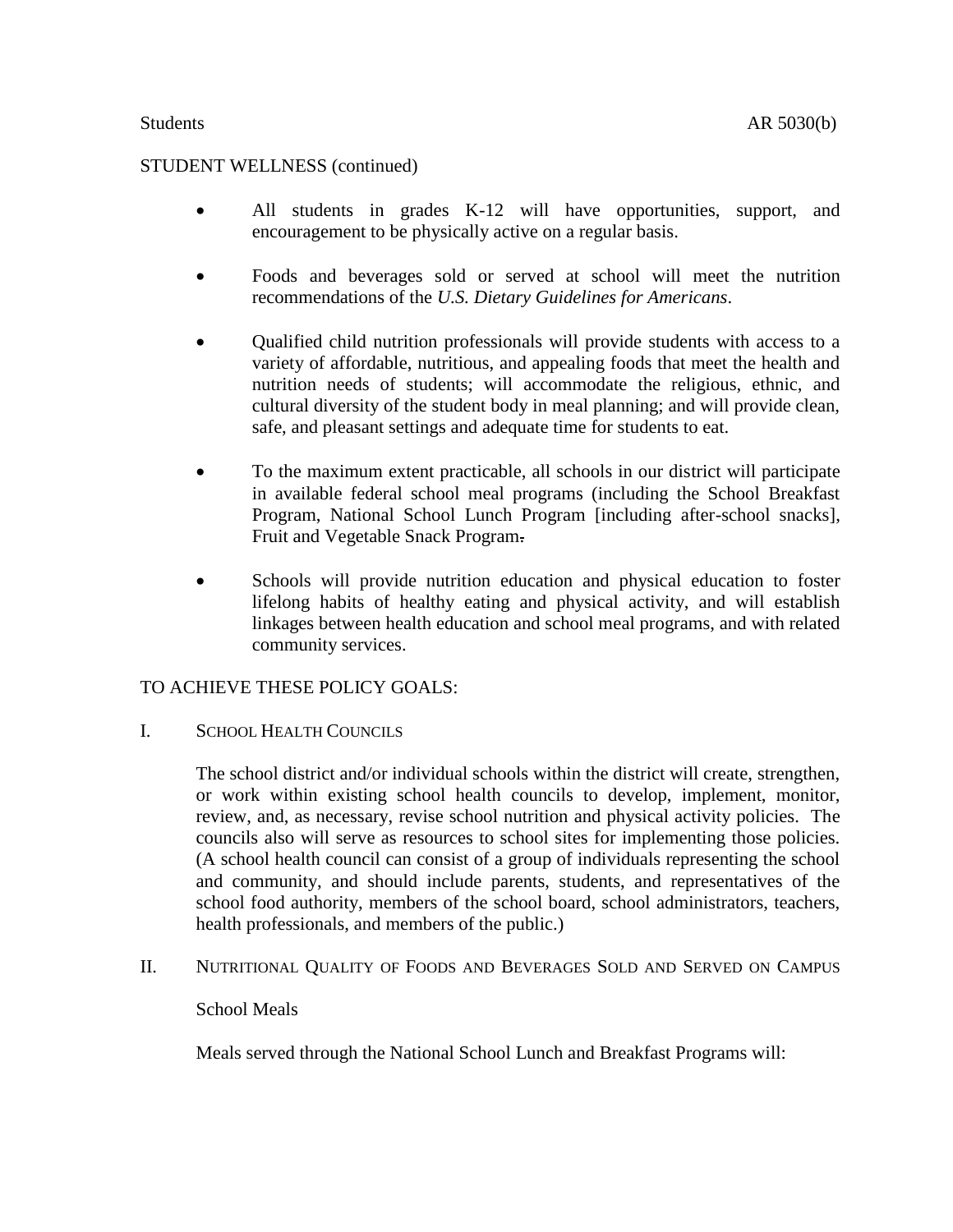- be appealing and attractive to children;
- be served in clean and pleasant settings;
- meet, at a minimum, nutrition requirements established by local, state, and federal statutes and regulations;
- offer a variety of fruits and vegetables;<sup>1</sup>
- e serve only low-fat  $(1%)$  and fat-free milk<sup>2</sup> and nutritionally-equivalent nondairy alternatives (to be defined by USDA); and
- ensure that half of the served grains are whole grain.<sup>3</sup>

Food Service should engage students and parents, through taste-testing of new entrees and surveys, in selecting foods sold through the school meal programs in order to identify new, healthful, and appealing food choices.

### Breakfast

 $\overline{a}$ 

To ensure that all children have breakfast, either at home or at school, in order to meet their nutritional needs and enhance their ability to learn:

- Offer a variety of fruits and juices;  $4$
- Schools will, to the extent possible, operate the School Breakfast Program.
- Schools will, to the extent possible, arrange bus schedules and utilize methods to serve school breakfasts that encourage participation, including serving breakfast in the classroom, "grab-and-go" breakfast, or breakfast during morning break or recess.
- Schools that serve breakfast to students will notify parents and students of the availability of the School Breakfast Program.

<sup>1</sup> To the extent possible, schools will offer at least two non-fried vegetable and two fruit options each day and will offer five different fruits and five different vegetables over the course of a week.

<sup>2</sup> As recommended by the *Dietary Guidelines for Americans 2005*.

 $3$  A whole grain is one labeled as a "whole" grain product or with a whole grain listed as the primary grain ingredient in the ingredient statement. Examples include "whole" wheat flour, cracked wheat, brown rice, and oatmeal.

<sup>&</sup>lt;sup>4</sup> To the extent possible, schools will offer at least two non-fried vegetable and two fruit options each day and will offer five different fruits and five different vegetables over the course of a week.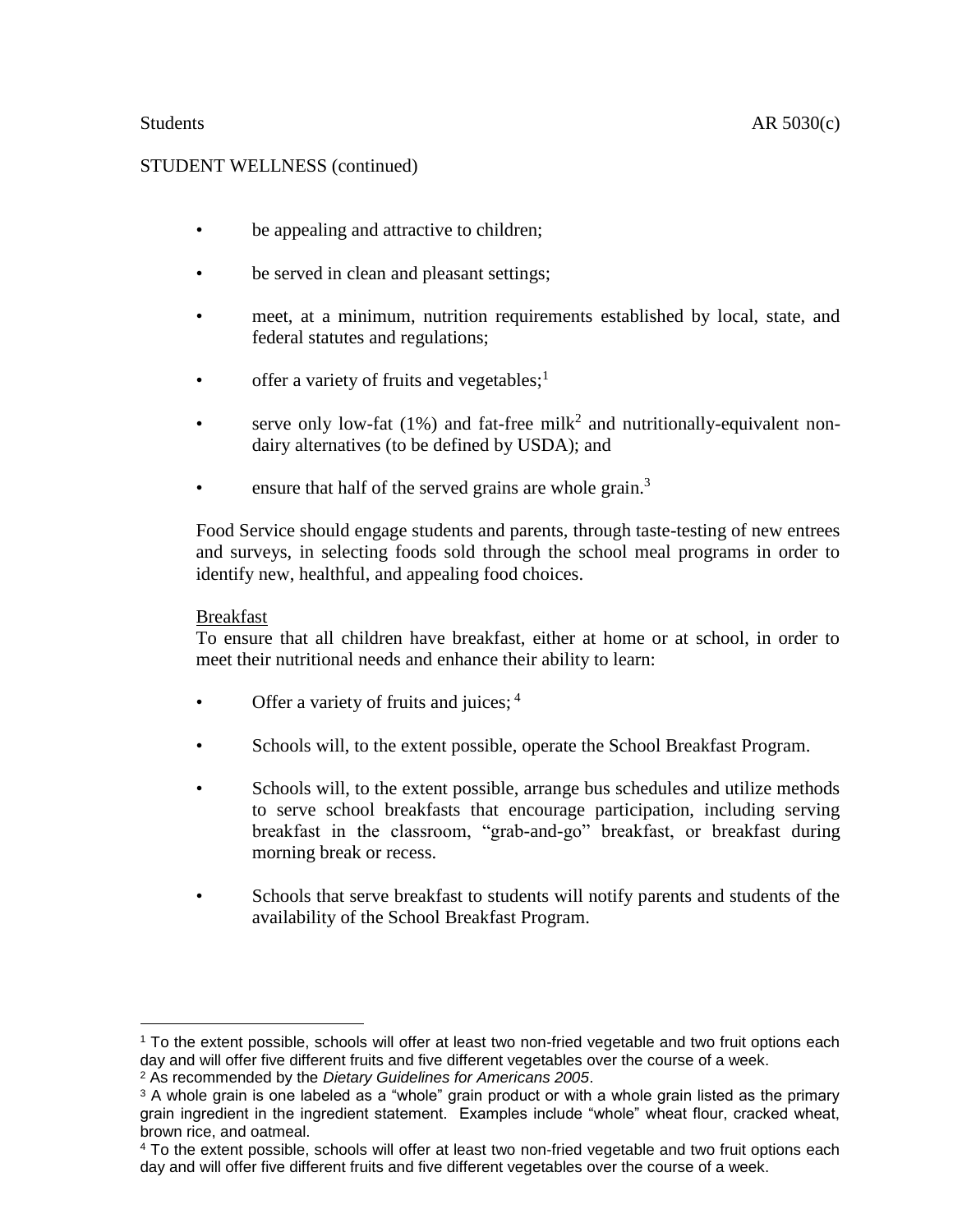### Free and Reduced-Priced Meals

Schools will make every effort to eliminate any social stigma attached to, and prevent the overt identification of, students who are eligible for free and reduced-price school meals<sup>5</sup>.

Schools may utilize electronic identification and payment systems; promote the availability of school meals to all students; and/or use nontraditional methods for serving school meals, such as "grab-and-go."

### Meal Times and Scheduling

Schools:

 $\overline{a}$ 

- will provide students with at least 10 minutes to eat after sitting down for breakfast and 20 minutes after sitting down for lunch;
- should schedule meal periods at appropriate times, *e.g.,* lunch should be scheduled between 11 a.m. and 1 p.m.;
- should not schedule tutoring, club, or organizational meetings or activities during mealtimes, unless students may eat during such activities;
- will provide students access to hand washing before they eat meals or snacks.

### Qualifications of School Food Service Staff

Qualified nutrition professionals will administer the school meal programs. It is part of the school district's responsibility to operate a food service program, and provide continuing professional development for all nutrition professionals in schools. Staff development programs should include appropriate certification and/or training programs for child nutrition directors, school nutrition managers, and cafeteria workers, according to their levels of responsibility.<sup>6</sup>

### Sharing of Foods and Beverages

Schools should discourage students from sharing their foods or beverages with one another during meal or snack times, given concerns about allergies and other restrictions on some children's diets.

<sup>&</sup>lt;sup>5</sup> It is against the law to make others in the cafeteria aware of the eligibility status of children for free, reduced-price, or "paid" meals.

<sup>&</sup>lt;sup>6</sup> School nutrition staff development programs are available through the USDA, School Nutrition Association, and National Food Service Management Institute.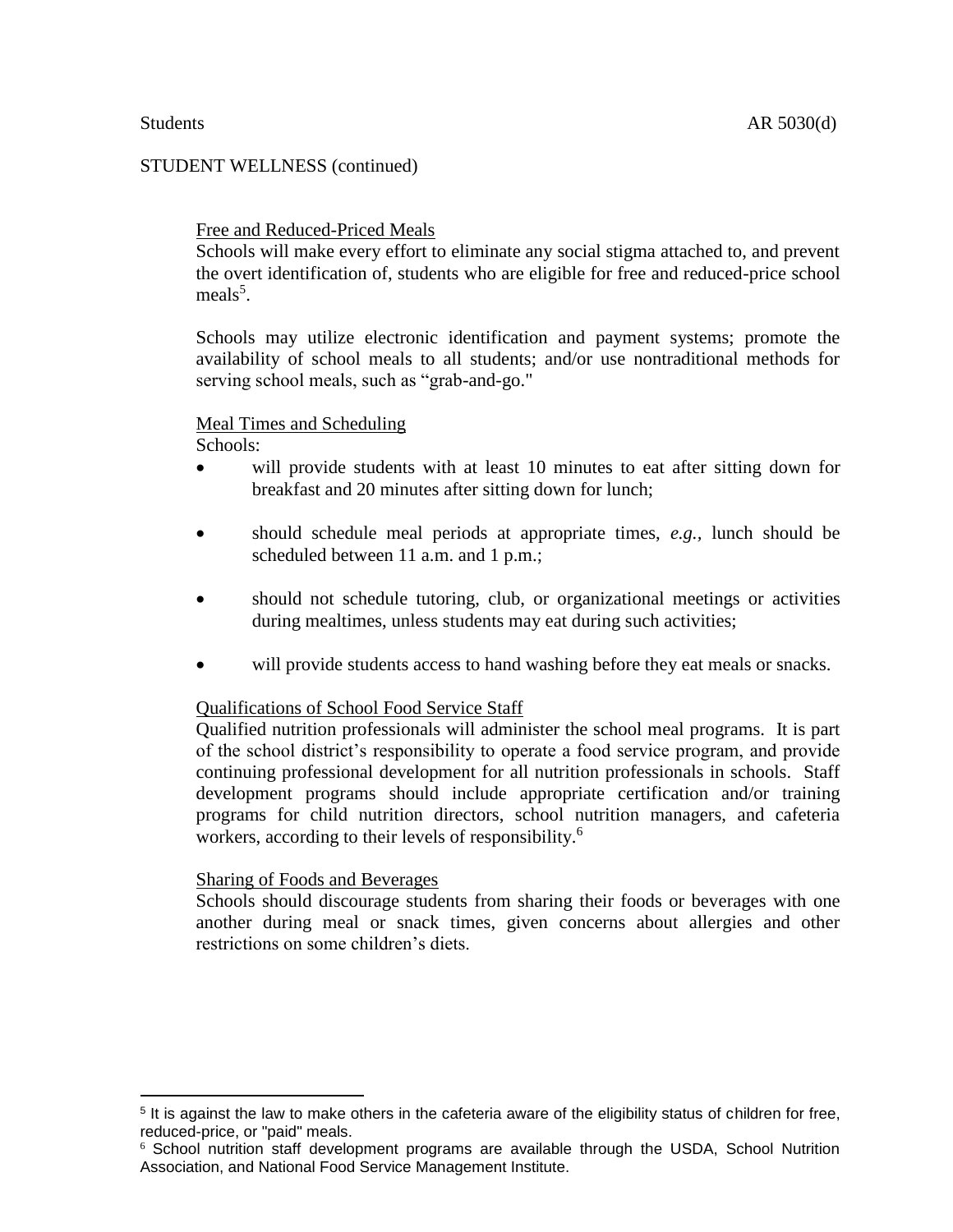Students AR 5030(e)

Foods and Beverages Sold Individually (*i.e.,* foods sold outside of reimbursable school meals, such as through vending machines, cafeteria a la carte [snack] lines, fundraisers, etc.)

# Elementary Schools

The school food service program will approve and provide all food and beverage sales to students in elementary schools. Given young children's limited nutrition skills, food in elementary schools should be sold as balanced meals. If available, foods and beverages sold individually should be limited to low-fat and non-fat milk, fruits, and or items that meet federal, state and local guidelines.

## Middle and High Schools

In middle and high schools, all foods and beverages sold individually outside the reimbursable school meal programs (including those sold through a la carte [snack] lines, vending machines, or fundraising activities) during the school day, or through programs for students after the school day, will meet the following nutrition and portion size standards:

Beverages:

- Allowed: water or seltzer water<sup>7</sup> without added caloric sweeteners; fruit and vegetable juices and fruit-based drinks that contain at least 50% fruit juice and that do not contain additional caloric sweeteners; unflavored or flavored lowfat or fat-free fluid milk and nutritionally-equivalent nondairy beverages (to be defined by USDA); electrolyte replacement beverages that contain no more than 42 grams of added sweetener per 20-ounce serving;
- Not allowed: soft drinks containing caloric sweeteners; iced teas; fruit-based drinks that contain less than 50% real fruit juice or that contain additional caloric sweeteners; beverages containing caffeine, excluding low-fat or fatfree chocolate milk (which contain trivial amounts of caffeine).

Foods:

 $\overline{a}$ 

- A food item sold individually:
	- o will have no more than 35% of its calories from fat (excluding nuts, seeds, peanut butter, and other nut butters) and 10% of its calories from saturated and trans fat combined;
	- o will contain no more than 230 mg of sodium per serving for chips, cereals, crackers, French fries, baked goods, and other snack items; will contain no more than 480 mg of sodium per serving for pastas, meats, and soups; and will contain no more than 600 mg of sodium for pizza, sandwiches, and main dishes.

 $7$  Surprisingly, seltzer water may not be sold during meal times in areas of the school where food is sold or eaten because it is considered a "Food of Minimal Nutritional Value" (Appendix B of 7 CFR Part 210).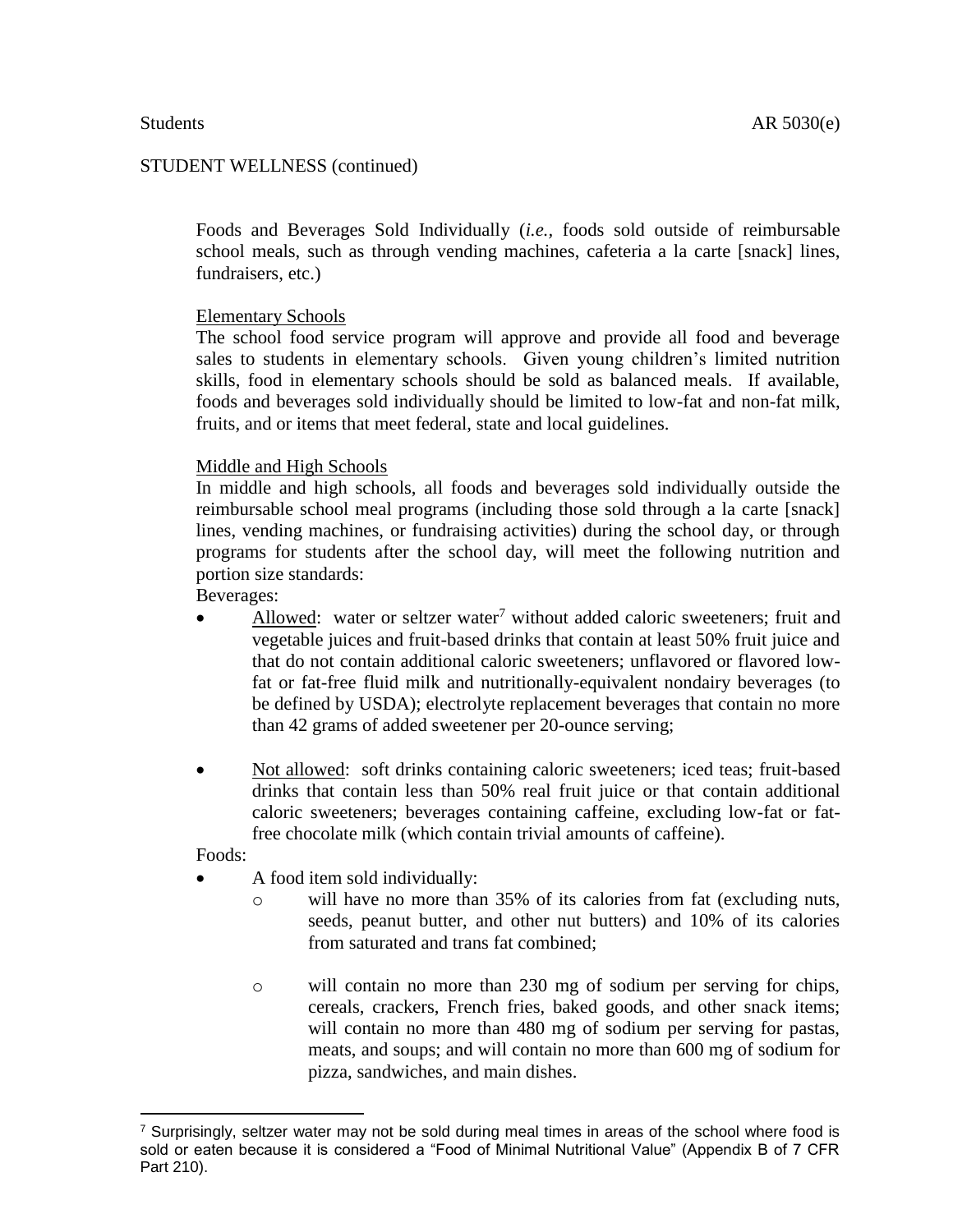A choice of at least two fruits and/or non-fried vegetables will be offered for sale at any location on the school site where foods are sold. Such items could include, but are not limited to, fresh fruits and vegetables; 100% fruit or vegetable juice; fruit-based drinks that are at least 50% fruit juice and that do not contain additional caloric sweeteners; cooked, dried, or canned fruits (canned in fruit juice or light syrup); and cooked, dried, or canned vegetables (that meet the above fat and sodium guidelines). $8$ 

# Portion Sizes:

- Limit portion sizes of foods and beverages sold individually to those listed below:
	- o One and one-quarter ounces for chips, crackers, cookies, popcorn, cereal, trail mix, nuts, seeds, dried fruit, or jerky;
	- o Two ounces for cereal bars, granola bars, pastries, muffins, doughnuts, bagels, and other bakery items;
	- o Four fluid ounces for frozen desserts, including, but not limited to, low-fat or fat-free ice cream;
	- o Eight ounces for non-frozen yogurt;
	- o Twelve fluid ounces for beverages, excluding water; and
	- o The portion size of a la carte entrees and side dishes, including potatoes, will not be greater than the size of comparable portions offered as part of school meals. Fruits and non-fried vegetables are exempt from portion-size limits.

## Fundraising Activities

 $\overline{a}$ 

To support children's health and school nutrition-education efforts, school fundraising activities will not involve food or will use only foods that meet the above nutrition and portion size standards for foods and beverages sold individually. Schools will encourage fundraising activities that promote physical activity.

## Snacks and Non-School Lunches

Snacks and non-school lunches served and/or delivered during the school day or in after-school care or enrichment programs will make a positive contribution to children's

<sup>&</sup>lt;sup>8</sup> Schools that have vending machines are encouraged to include refrigerated snack vending machines, which can accommodate fruits, vegetables, yogurts, and other perishable items.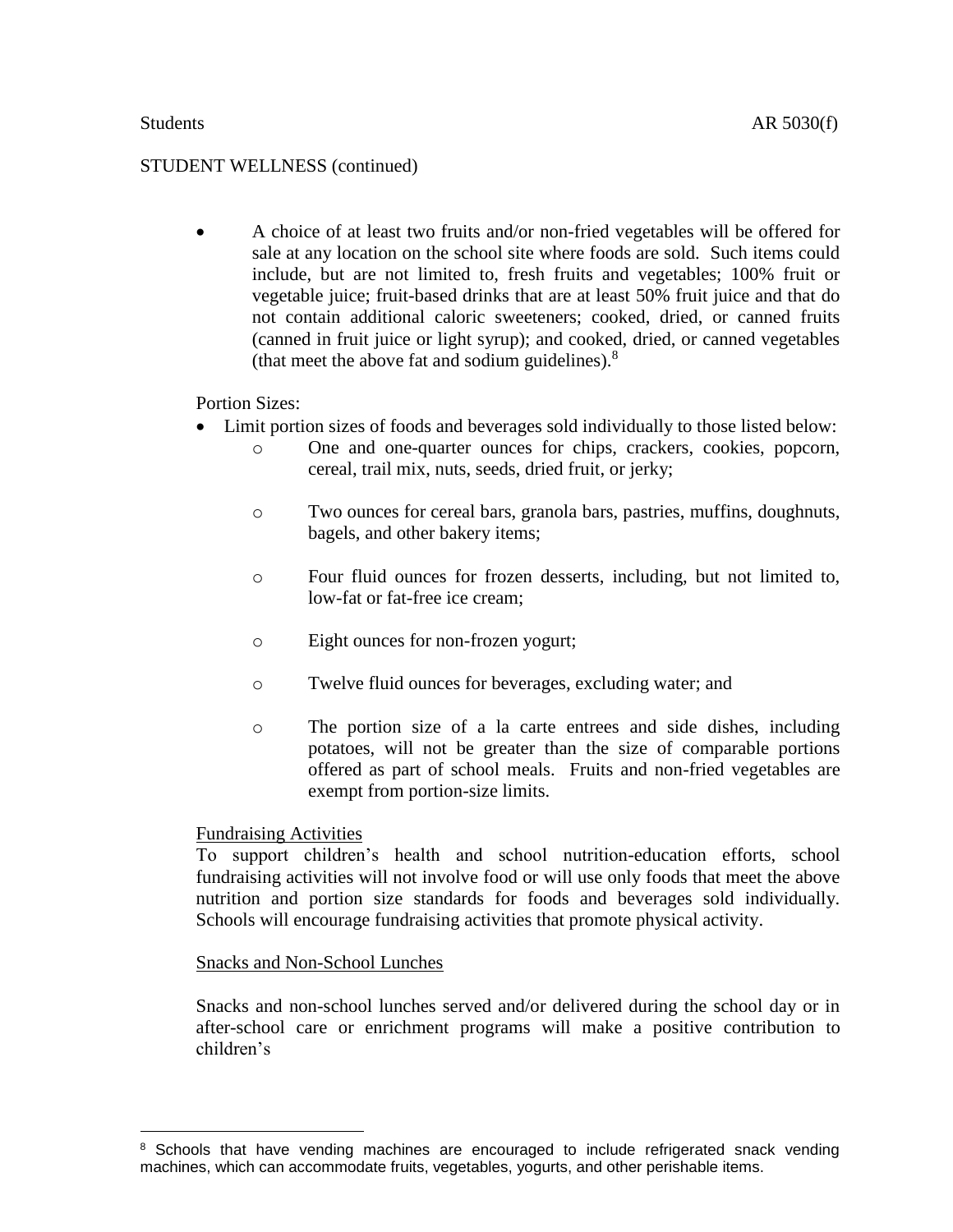$\overline{a}$ 

### STUDENT WELLNESS (continued)

diets and health. Schools will assess if and when to offer snacks based on timing of school meals, children's nutritional needs, children's ages, and other considerations.

 If eligible, schools that provide snacks through after-school programs will pursue receiving reimbursements through the National School Lunch Program.

## Rewards

Schools will not use foods or beverages, especially those that do not meet the nutrition standards for foods and beverages sold individually (above), as rewards for academic performance or good behavior.<sup>9</sup>

### **Celebrations**

Schools should limit celebrations that involve food during the school day to no more than one party per class per month. Each party should include no more than one food or beverage that does not meet nutrition standards for foods and beverages sold individually (above). The district will provide a list of healthy party ideas.

# School-sponsored Events (such as, but not limited to, athletic events, dances, or performances)

Foods and beverages offered or sold at school-sponsored events 2 hours after the school day will not be required to meet the nutrition standards for meals or for foods and beverages sold individually (above).

## III. NUTRITION AND PHYSICAL ACTIVITY PROMOTION AND FOOD MARKETING

## Nutrition Education and Promotion

El Rancho Unified School District aims to teach, encourage, and support healthy eating by students. Schools should provide nutrition education and engage in nutrition promotion that:

- is offered at each grade level as part of a sequential, comprehensive, standards-based program designed to provide students with the knowledge and skills necessary to promote and protect their health;
- is part of not only health education classes, but also classroom instruction in subjects such as math, science, language arts, social sciences, and elective subjects;
- promotes fruits, vegetables, whole grain products, low-fat and fat-free dairy products, healthy food preparation methods, and health-enhancing nutrition practices;

 $9$  Unless this practice is allowed by a student's individual education plan (IEP).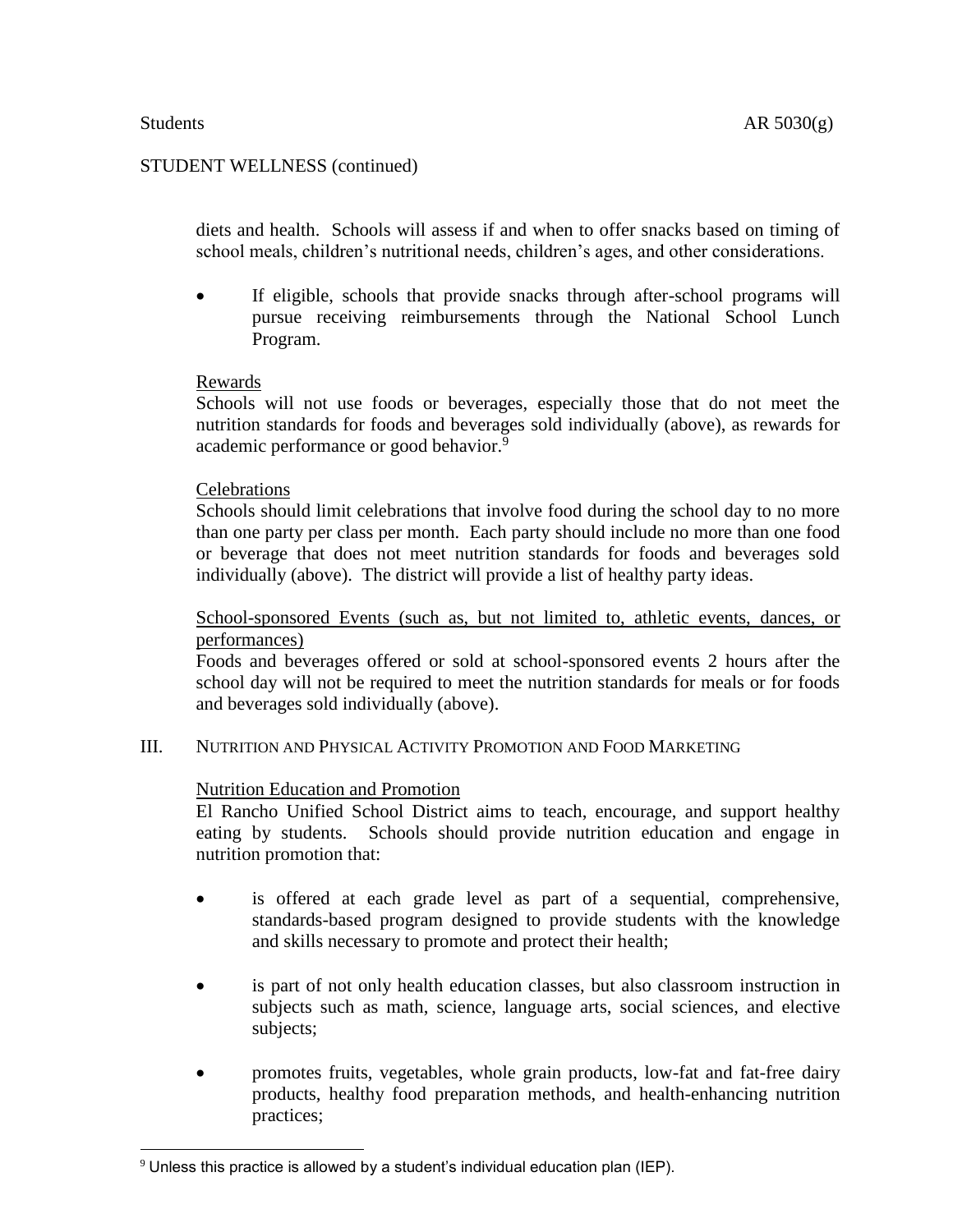$\overline{a}$ 

 links with school meal programs, other school foods, and nutrition-related community services;

# Integrating Physical Activity into the Classroom Setting

For students to receive the nationally-recommended amount of daily physical activity (i.e., at least 60 minutes per day) and for students to fully embrace regular physical activity as a personal behavior, students need opportunities for physical activity beyond physical education class. Toward that end:

- classroom health education will complement physical education by reinforcing the knowledge and self-management skills needed to maintain a physically-active lifestyle and to reduce time spent on sedentary activities, such as watching television;
- opportunities for physical activity will be incorporated into other subject lessons; and
- classroom teachers will provide short physical activity breaks between lessons or classes, as appropriate.

# Food Marketing in Schools

School-based marketing will be consistent with nutrition education and health promotion. As such, schools will limit food and beverage marketing to the promotion of foods and beverages that meet the nutrition standards for meals or for foods and beverages sold individually (above).<sup>10</sup> School-based marketing of brands promoting predominantly low-nutrition foods and beverages $11$  is prohibited. The promotion of healthy foods, including fruits, vegetables, whole grains, and low-fat dairy products is encouraged.

Examples of marketing techniques include the following: logos and brand names on/in vending machines, books or curricula, textbook covers, school supplies, scoreboards, school structures, and sports equipment; educational incentive programs that provide food as a reward; programs that provide schools with supplies when families buy low- nutrition food products; in-school television, such as Channel One; free samples or coupons; and food sales through fundraising activities. Marketing activities that promote healthful behaviors (and are therefore allowable) include: vending machine covers promoting water; pricing structures that promote healthy

<sup>&</sup>lt;sup>10</sup> Advertising of low-nutrition foods and beverages is permitted in supplementary classroom and library materials, such as newspapers, magazines, the Internet, and similar media, when such materials are used in a class lesson or activity, or as a research tool.

<sup>11</sup> Schools should not permit general brand marketing for food brands under which more than half of the foods or beverages do not meet the nutrition standards for foods sold individually or the meals are not consistent with school meal nutrition standards.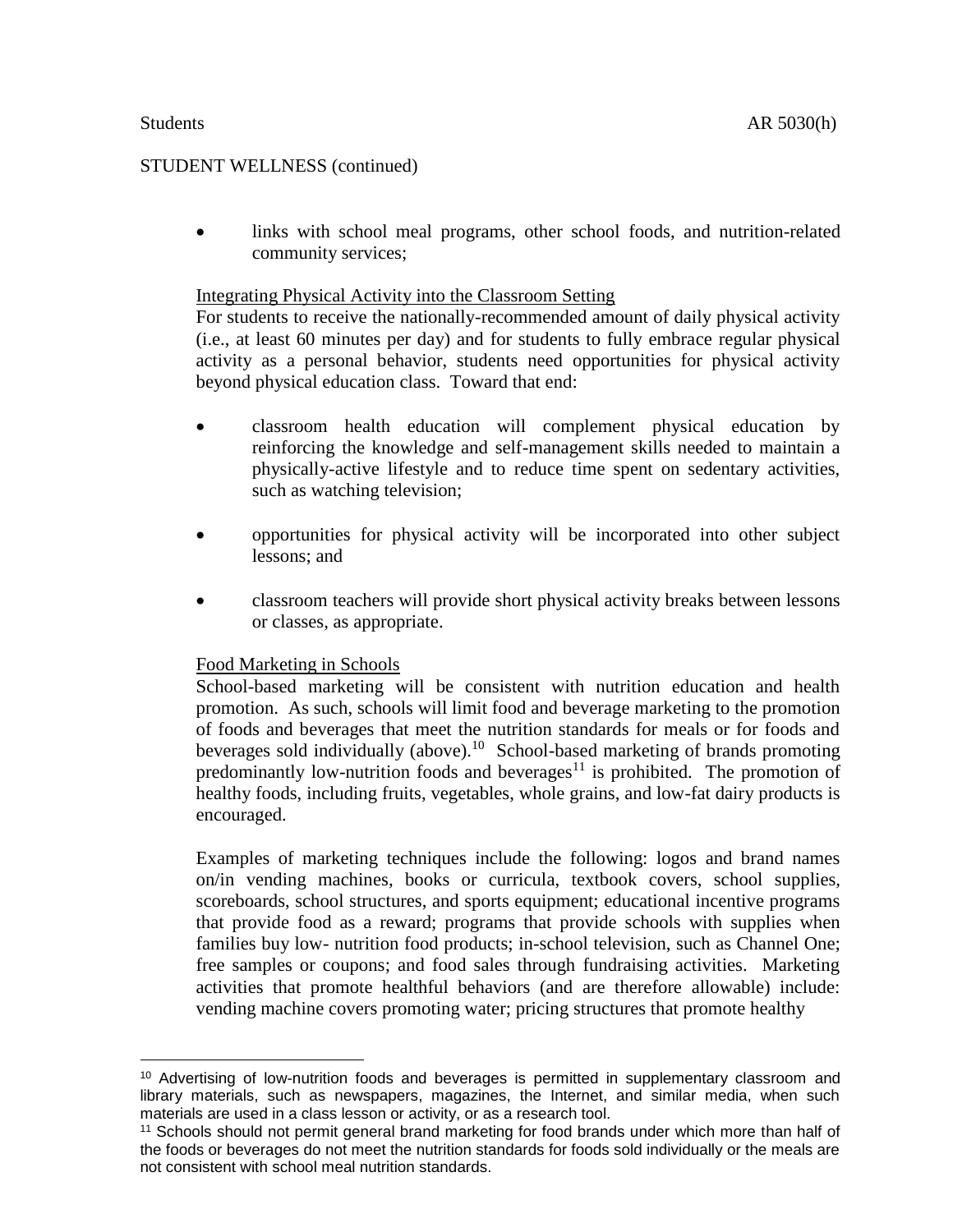options in a a la carte lines or vending machines; sales of fruit for fundraisers; and coupons for discount gym memberships.

### IV. PHYSICAL ACTIVITY OPPORTUNITIES AND PHYSICAL EDUCATION

## Daily Physical Education (P.E.) K-12

All students in grades K-12, including students with disabilities, special health-care needs, and in alternative educational settings, will receive daily physical education (or its equivalent of 150 minutes/week for elementary school students and 225 minutes/week for middle and high school students) for the entire school year. All physical education will be taught by a certified physical education teacher. Student involvement in other activities involving physical activity (e.g., interscholastic or intramural sports) will not substituted for meeting the physical education requirement. Students will spend at least fifty percent of physical education class time participating in moderate to vigorous physical activity.

### Daily Recess

All elementary school students will have at least 20 minutes a day of supervised recess, preferably outdoors, during which schools should encourage moderate to vigorous physical activity verbally and through the provision of space and equipment.

Schools should discourage extended periods (*i.e.,* periods of two or more hours) of inactivity. When activities, such as mandatory school-wide testing, make it necessary for students to remain indoors for long periods of time, schools should give students periodic breaks during which they are encouraged to stand and be moderately active.

### Physical Activity Opportunities Before and After School

All elementary, middle, and high schools will offer extracurricular physical activity programs, such as physical activity clubs or intramural programs. All high schools, and middle schools as appropriate, will offer interscholastic sports programs. Schools will offer a range of activities that meet the needs, interests, and abilities of all students, including boys, girls, students with disabilities, and students with special health-care needs.

After-school child care and enrichment programs will provide and encourage – verbally and through the provision of space, equipment, and activities – daily periods of moderate to vigorous physical activity for all participants.

## Physical Activity and Punishment

Teachers and other school and community personnel will not use physical activity (*e.g.,* running laps, pushups) or withhold opportunities for physical activity (*e.g.,* recess, physical education) as punishment.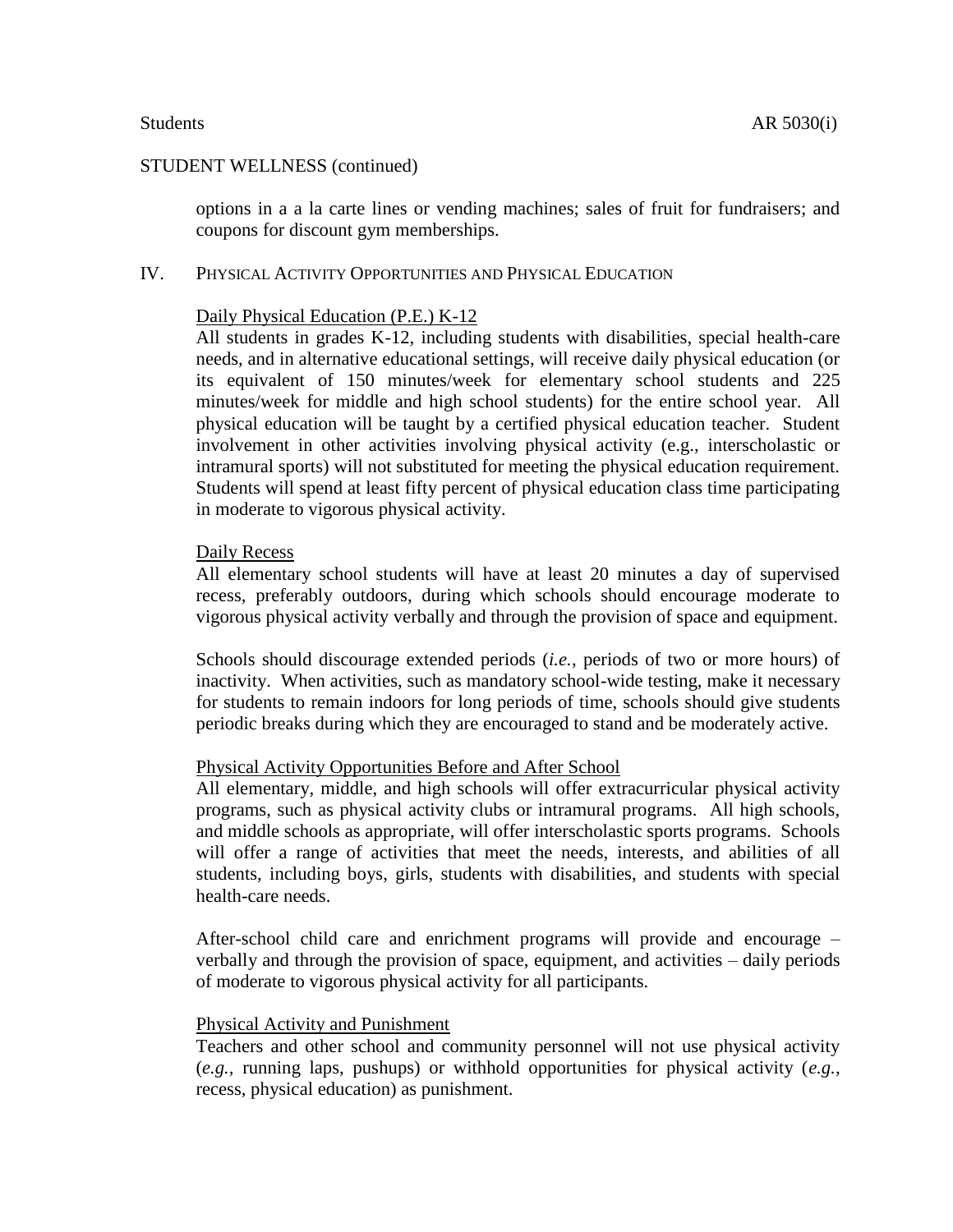### Safe Routes to School

The school district will assess and, if necessary and to the extent possible, make needed improvements to make it safer and easier for students to walk and bike to school. When appropriate, the district will work together with local public works, public safety, and/or police departments in those efforts. The school district will explore the availability of federal "safe routes to school" funds, administered by the State Department of

Transportation, to finance such improvements. The school district will encourage students to use public transportation when available and appropriate for travel to school, and will work with the local transit agency to provide transit passes for students.

### Use of School Facilities Outside of School Hours

School spaces and facilities should be available to students, staff, and community members before, during, and after the school day, on weekends, and during school vacations. These spaces and facilities also should be available to the community agencies and organizations offering physical activity and nutrition program. School policy concerning safety will apply at all times.

### V. MONITORING AND POLICY REVIEW

### Monitoring

The superintendent or designee will ensure compliance with established district-wide nutrition and physical activity wellness policies. In each school, the principal or designee will ensure compliance with those policies in his/her school and will report on the school's compliance to the school district superintendent or designee.

School food service staff, at the school or district level, will ensure compliance with nutrition policies within school food service areas and will report on this matter to the superintendent (or if done at the school level, to the school principal). In addition, the school district will report on the most recent USDA School Meals Initiative (SMI) review findings and any resulting changes. If the district has not received a SMI review from the state agency within the past five years, the district will request from the state agency that a SMI review be scheduled as soon as possible.

The superintendent or designee will develop a summary report every three years on district-wide compliance with the district's established nutrition and physical activity wellness policies, based on input from schools within the district. That report will be provided to the school board and also distributed to all school health councils, parent/teacher organizations, school principals, and school health services personnel in the district.